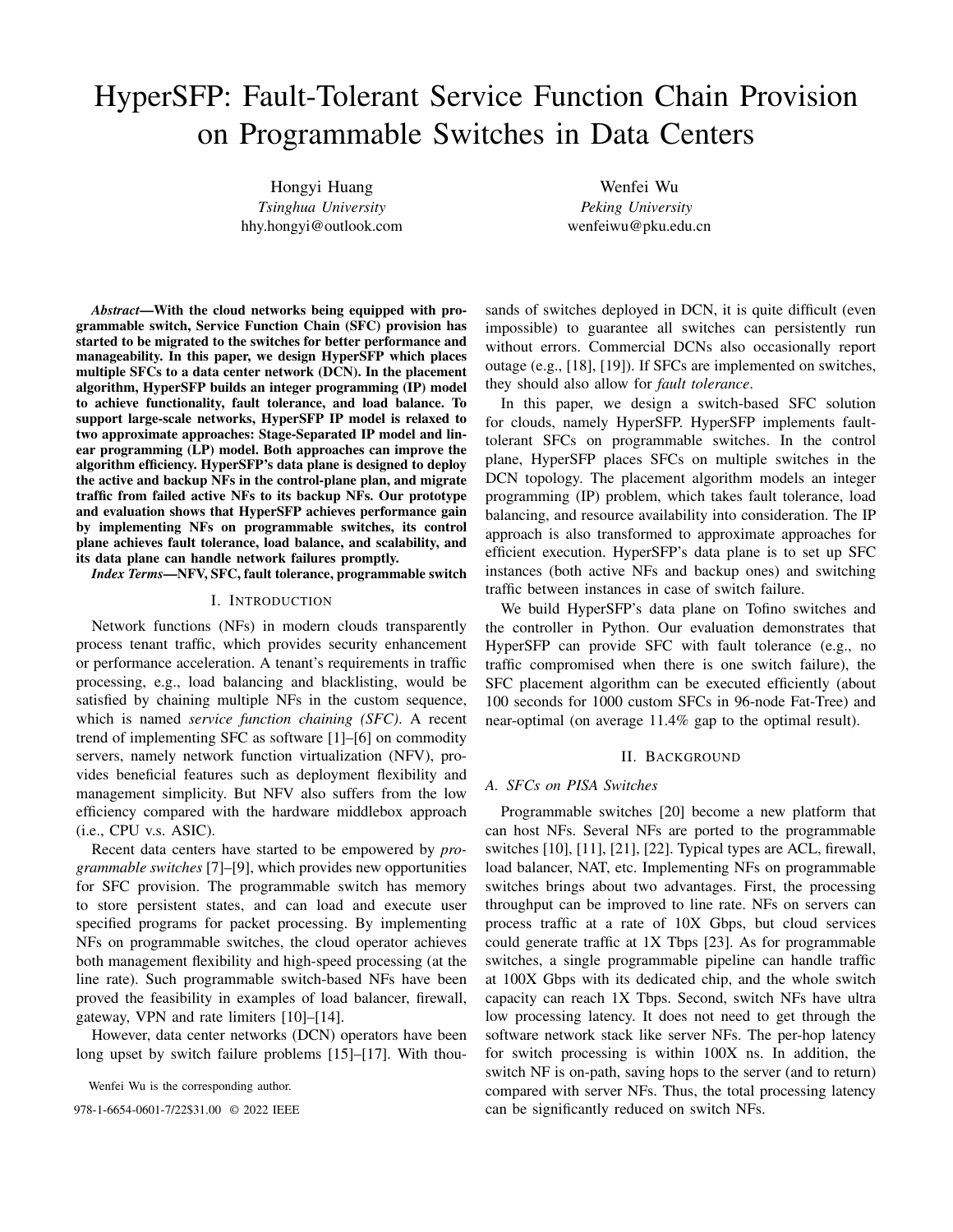Resource Consumption. When an NF is implemented on PISA, it consumes two kinds of resources. The NF's logic is written in PISA specific language (e.g., P4 in Tofino [24] and NPL in Trident [25]), and the code would consume "computation resources" when compiled to the PISA chip, which includes PHV, ALU, gateway tables and so on. A more complex NF usually consumes more computation resources. [26], [27]

In the runtime, NFs (on PISA) need to be configured with runtime rules, which consume switch memories (i.e., SRAM and TCAM). For example, a load balancer needs to be configured with backend servers, and a firewall needs to be configured with ACL rules. These rules can be dynamically changed by the controller in the runtime.

# *B. Cloud Switch Failures*

Switch failure is not an occasional event but prevalent in DCN [15], [17]. Switch failures could lead to network congestion [28] and link failures, affecting users' quality of experience (QoE) [15], [16] and even lead to catastrophic cloud outage [29].

When the switches are hosting SFCs, switch failures would cause SFC unavailability, disrupting traffic processing. Although routing protocols such as OSPF can rebuild the route, the SFCs on the original (failure) path cannot be immediately ready on the new path. Thus, it is not trivial to build an SFC solution resilient to network failures.

# *C. Goal and Intuition*

In this paper, our goal is to build a *switch-based SFC solution*, which satisfies the following requirements. We name our system HyperSFP.

- (R1) Performance Gain. HyperSFP implements NFs on PISA, which is expected to inherit its advantage of high throughput and low latency.
- (R2) Fault Tolerance. While DCN switches could suffer from occasional failure, HyperSFP should be resistant to switch failures, i.e., provide availability even when the switch is down.
- (R3) Load Balance. When multiple SFCs are placed in a topology (with multiple programmable switches), they had better be load balanced so that the system can be resilient to bursty workload (both new SFCs and new traffic).
- (R4) Scalability. The solution should be applicable to largescale networks.
- (R5) Quick Failover. When failure happens, HyperSFP should recover the SFCs service promptly.

# III. DESIGN OVERVIEW

Assumptions. We make the following assumptions about the DCN scenario.

• SFC ID for Traffic Classification. Each SFC has a unique ID, and its traffic has that ID SFC ID as well. This ID is used to distinguish different tenants or application in management. The ID can be implemented as VLAN, VxLan,



Fig. 1: The Topology of a Typical 3-layer Fat-Tree Hierarchical Data Center Network

GRE, or even IP subnet. The programmable switch parses the SFC ID and recognizes SFC traffic.

- Statically Prepared NF Types. There are limited types of NFs (some listed in § VI). We assume the operator predeveloped a few NF types for the tenants, and a tenant would select NFs from the NF types to construct its own SFC. While the types of NFs can increase with long-term evolution, we regard the types of NFs at each deployment cycle (a few days) to be static and fixed.
- Switch NF Serving SFC Instances. NFs are deployed on switches, serving (possibly) multiple SFCs. NFs on SFCs are instances, and NF instances of the same type can be installed on the same switch NFs to share the computation resources. NFs instances' traffic is isolated by the SFC ID, processed by its own rules but the same NF processing logic.
- SFC Pre-configuration. An SFC's traffic volume and the number of rules in each NFs are determined in advance for HyperSFP. Because these are configuration parameters from the tenant (e.g., reserved bandwidth, pre-configured rules) before the SFC is launched.
- **DCN Topology.** Typical data centers use a Fat-Tree topology with multiple paths between servers. There are threelayer in the topology — access switches (a.k.a. TOR switches), aggregation switches, and core switches. The access switches and aggregation switches are grouped as pods that serve different servers. Different paths among servers are homogeneous with the same number of hops and each hop at the same layer. Fig. 1 is an example of Fat-Tree topology.

Design Rationale. First, HyperSFP first implements NFs on programmable switches so as to achieve performance gain (R1).

Second, HyperSFP makes redundant NF deployment on multi-paths of the DCN topology so as to achieve fault tolerance (R2). When HyperSFP sets up multiple SFC instances, a few of them serve the runtime traffic, named "active NFs", and others stand by to take over the traffic in case of failure, named "backup NFs".<sup>1</sup> A backup NF is deployed on the same position of another path of its active NF, which is called *intralayer* redundancy. All backup NFs are pre-installed because the prolonged traffic interruption would be caused by the new

 $<sup>1</sup>A$  switch can deploy both active NFs and backup NFs simultaneously, e.g.,</sup> an active NF from one SFC and a backup NF from another SFC.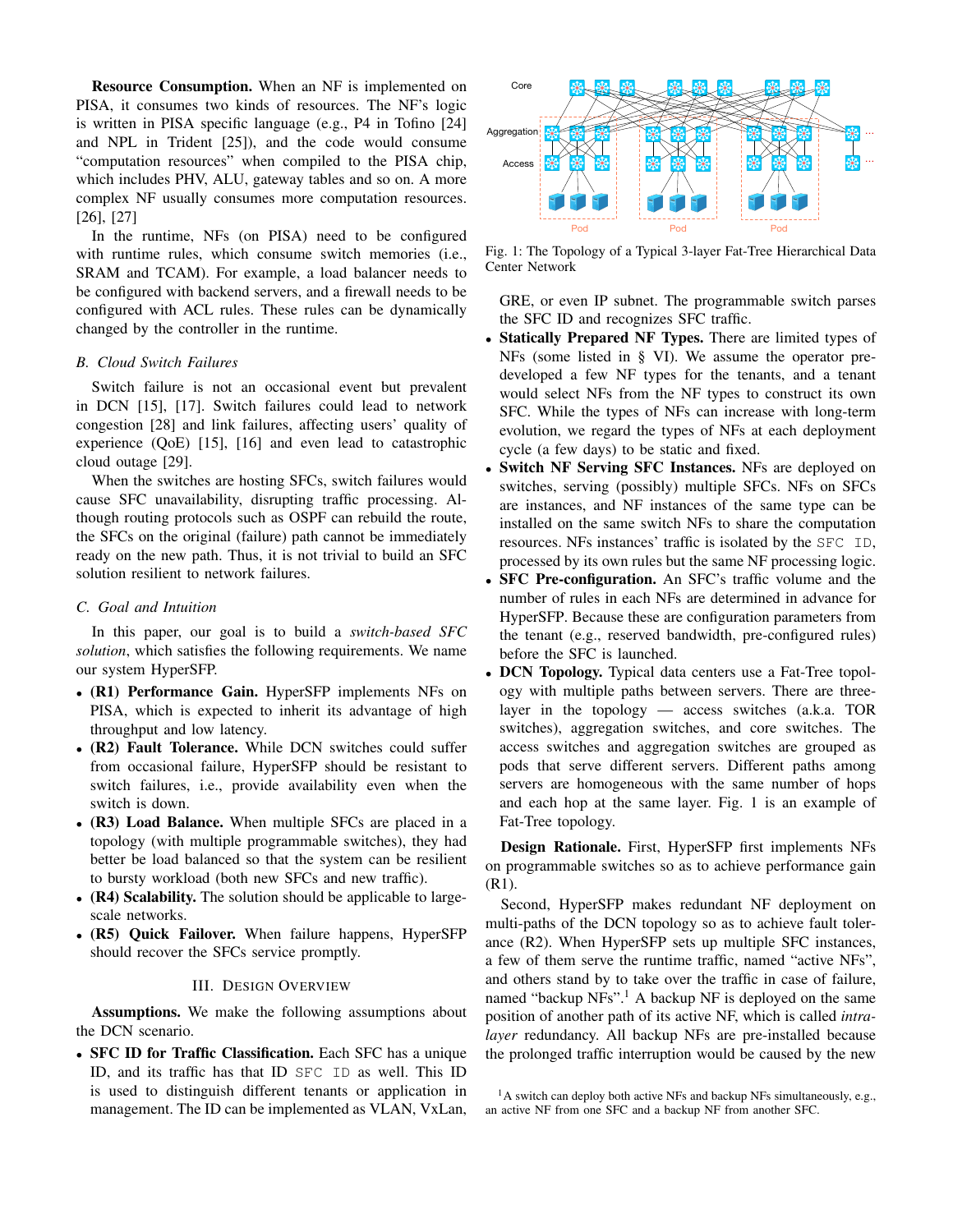

Fig. 2: An Example of HyperSFP Placement

setup of NF, where programmable switches take a while to necessarily reboot, compile NF code and set up rules [30].

Third, HyperSFP formulates an IP model to place SFCs onto DCN, with the objective of minimizing the maximum load on switches (R3), and relaxes the problem to approximate ones for efficiency (R4). Finally, HyperSFP data plane sets up SFCs according to the control-plane plan and makes quick failover whenever failure happens  $(R5)$ .

Example. As is shown in Fig. 2, two SFCs are distributed in the DCN. Both the SFCs span different layers of switches to meet resource requirements. For example, the load balancer  $(LB)$  of  $SFC1$  is deployed on aggregation switches while the firewall  $(FW)$  is deployed in a core switch. The backup instances of all these NFs  $(LB, FW, TC)$  are created with intralayer redundancy, marked as  $LB'$ ,  $FW'$  and  $TC'$ . The active  $FW$  of  $SFC1$  and the backup  $FW'$  of  $SFC2$  are deployed in the same core switch, sharing computation resources. In the match-action table of the shared firewall, the SFC ID justifies using one switch NF to isolate the traffic from multiple SFCs.

# IV. CONTROL PLANE DESIGN

HyperSFP uses Integer Programming to model the SFC deployment and relaxes it to approximate approaches for efficiency.

## *A. Preliminaries*

A topology in DCN consists of N switches  $S =$  $\{s_1, s_2, \dots, s_N\}$ . In a Fat-Tree topology, the path between any pair of end hosts has the fixed number of hops; if two hosts are local (within the same pod), we let the traffic traverse to the core and then be reflected back, using more hops in the aggregation layer and the core layer to deploy SFC. We also assume all switches are programmable switches.

One SFC is denoted as  $c_l$ , which carries a flow  $f_l$  with the traffic rate  $T_l$ . The m-th NF on  $c_l$  requires  $Mem_{ml}$  to deploy its rules. An NF type is denoted by  $i$  (e.g., load balancer, firewall), and its processing logic would consume computation resource of  $Com_i$  once newly deployed on a switch. For one

TABLE I: Symbols Used in Modeling

| Symbol               | Type           | <b>Explanation</b>                                         |
|----------------------|----------------|------------------------------------------------------------|
| $f_l$                | const          | the $l$ -th flow                                           |
| $c_l$                | const          | the SFC that processes the flow $f_l$                      |
| $s_n$                | const          | the $n$ -th switch                                         |
| $T_l$                | const          | the bandwidth requirement of the flow $f_l$                |
| $Mem_{ml}$           | const          | the memory requirement of $m$ -th NF of SFC $c_l$          |
| $\overline{i}$       | const          | the type of NF                                             |
| $Com_i$              | const          | the computation requirement of the NF in type $i$          |
| $\overline{N}F_{ml}$ | const          | the type of the $m$ -th NF of SFC $c_l$                    |
| $C_{COM_n}$          | const          | maximal computation capacity for switch $s_n$              |
| $C_{MEMn}$           | const          | maximal memory capacity for switch $s_n$                   |
| K                    | const          | the number of all access switches                          |
| $_{R}$               | const          | the number of NF instances; larger R within range leads    |
|                      |                | to more fault tolerance                                    |
| $\alpha$             | const          | the switch failure rate                                    |
| $\overline{M}$       | const          | the maximal length of all service chains                   |
| $X_{ni}$             | BIN var        | whether to deploy the NF of type i in switch $s_n$         |
| $Z_{nml}$            | BIN var        | whether to "prepare" the $m$ -th NF of SFC $c_l$ in switch |
|                      |                | $s_n$                                                      |
| $Y_{nml}$            | BIN var        | whether to deploy the $m$ -th "active" NF of SFC $c_l$ in  |
|                      |                | switch $s_n$                                               |
| $D_{ml}$             | <b>INT</b> var | the layer number of the $m$ -th NF of SFC $c_l$            |
| $B_n$                | derived        | the overall traffic in switch $s_n$                        |

SFC, HyperSFP keeps its traffic traverse physical NFs in the same order as specified by the SFC.

# *B. Variables*

We use binary variable  $X$  (TABLE I) to denote whether an NF type is deployed on a switch. HyperSFP needs to consider both active and backup NF deployment. Thus, we use binary variable Z to denote whether one SFC's NF is prepared on a specific switch, i.e., both active and backup NFs;  $2$  we use binary variable  $Y$  to denote whether one SFC's NF is active on a specific switch, i.e., active NFs.

# *C. Constraints*

The SFC placement is constrained by the fault tolerance requirement, the switch resources (memory and computation) and the bandwidth capacity of the switch board.

*1) Deployment Constraint:* If an SFC's NF is deployed on a switch, the switch must have that type of NF set up.

$$
Z_{nml} \le X_{ni}, i = NF_{ml}, \forall n, m, l. \tag{1}
$$

NFs within the same SFC should retain a sequential order to ensure correct packet processing. When one of the NFs is deployed, the order should be taken care of during the placement of other NFs. In other words, NFs in an SFC should be placed from the access layer to the aggregation layer, and to the core layer in sequence.

$$
\lceil \frac{\sum_{n} n \times Y_{n,m,l}}{K} \rceil \leq \lceil \frac{\sum_{n} n \times Y_{n,m+1,l}}{K} \rceil, \forall l, m \qquad (2)
$$

If  $Y$  is 0, the equation is always true; if both  $Y_s$  are 1,  $n \times Y$  is the switch index. We index switch from bottom to the top, and use  $K$  to denote the number of switches in each layer (except the core layer). Thus,  $\lceil \frac{n \times Y}{K} \rceil$  denotes the layer of a switch. <sup>3</sup>

 $2$ To prevent SFCs from being deployed in other pods,  $Z$  is variable only with the range of switches in the same pod; otherwise, it's 0.

<sup>&</sup>lt;sup>3</sup>The access switches are in the first layer (denoted as 1), and so on and so forth.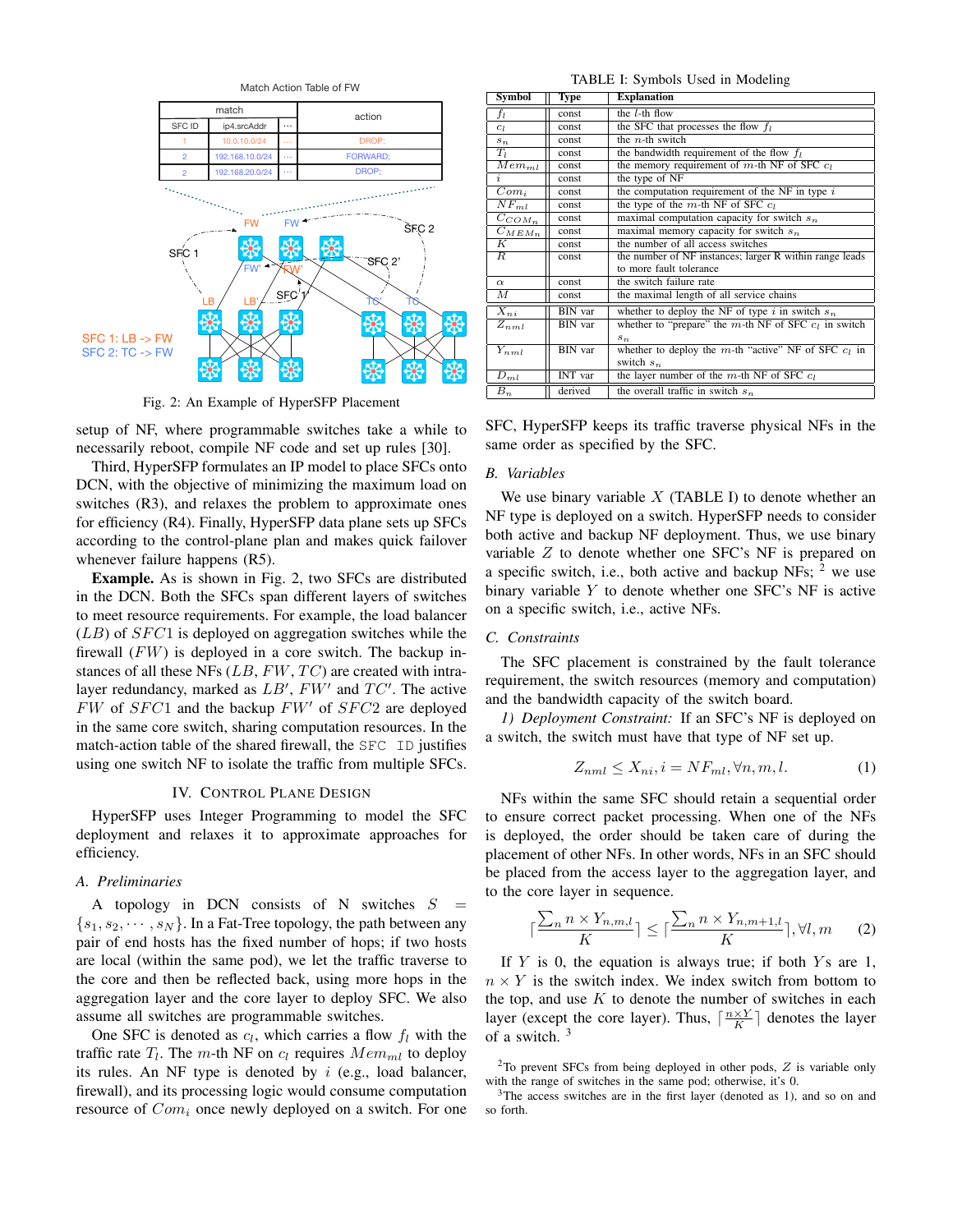*2) Switch Resource Constraint:* Each new setup of certain NF type consumes the computation resource of the switch, and the total consumption should not exceed the switch computation capacity.

$$
\sum_{i} Com_i \times X_{ni} \leq C_{Com_n}, \forall n. \tag{3}
$$

Deploying an NF instance needs to configure its rules (e.g., the firewall rules in Fig. 2), which consumes switch memory. All NF instances' memory consumption should not exceed the switch memory capacity.

$$
\sum_{m,l} Mem_{ml} \times Z_{nml} \leq C_{Mem_n}, \forall n. \tag{4}
$$

*3) Fault Tolerance:* One active instance should be allocated to each NF.

$$
\sum_{n} Y_{nml} = 1, \forall m, l \tag{5}
$$

Each SFC's NF should have at least several instances prepared (denoted as  $R$ ), including one active instance and  $(R - 1)$  backup instances.

$$
\sum_{n} Z_{nml} = R, \forall m, l \tag{6}
$$

The active instance belongs to the prepared instances.

$$
Y_{nml} \le Z_{nml}, \forall n, m, l. \tag{7}
$$

We assume an active NF and its backup NF(s) are placed in the same layer by HyperSFP, which guarantees the NF orders when switching to backup NFs. Fixing  $m$  and  $l$  and varying n in  $Z_{nml}$ , if for all  $Z_{nml}$ s that is 1, their layer number  $\lceil \frac{n \times Z_{nml}}{K} \rceil$  should be equal. We use  $D_{ml}$  to denote this layer number, and  $D_{ml} = \lceil \frac{n \times Z_{nml}}{K} \rceil$ ,  $\forall Z_{nml} = 1$ . Thus, we have the constraint

$$
D_{ml} = (1 - Z_{nml}) \times D_{ml} + \lceil \frac{n \times Z_{nml}}{K} \rceil, \forall n, m, l. \tag{8}
$$

If  $Z$  is 1, the last expression is constrained to be equal to the same  $D_{ml}$ ; otherwise, if Z is 0, the equation permanently holds.

*4) Switch Bandwidth Capacity.:* Each switch has a maximum processing capacity, which is used to handle traffic in active NFs in normal runtime and handle extra fail-over traffic of backup NFs in case of failure recovery. For a P switch  $s_n$ , it handles active NF traffic with the volume of  $\sqrt[n]{\frac{\sum_m Y_{nml}}{M}} \geq T_l$ , where  $\lceil \frac{\sum_m Y_{nml}}{M} \rceil$  is a binary indicator (0 or 1) whether the SFC  $c_l$  has any NFs on  $s_n$ .

We use  $\alpha$  to denote the switch failure rate, e.g., reported as 2% in [17] and 5% in [29]. Since reserving full bandwidth for all backup NFs is wasteful in practice, we require the switch to only reserve  $\alpha$  times of normal traffic to handle failover traffic.<sup>4</sup> The failover traffic is  $(\lceil \frac{\sum_m Z_{nml}}{M} \rceil - \lceil \frac{\sum_m Y_{nml}}{M} \rceil) \times T_l$ . Thus, we have switch  $s_n$ 's traffic

$$
B_n = (1 - \alpha) \sum_{l} \left[ \frac{\sum_{m} Y_{nml}}{M} \right] T_l + \alpha \sum_{l} \left[ \frac{\sum_{m} Z_{nml}}{M} \right] T_l.
$$
\n(9)

And we have the constraint

$$
B_n \le B, \forall n. \tag{10}
$$

## *D. Objective*

The objective of the SFC placement is to achieve load balance among switches processing capacity. This objective can ensure the system resilience in case of bursty workload by minimizing the maximal traffic among all  $n$  switches.

$$
Objective = \text{minimize } \max(B_n). \tag{11}
$$

#### *E. Approximations*

In cloud computing scenarios, the tenants join and leave dynamically. Their requests need timely response. But solving integer programming is time consuming, which is not practical. We consider two approaches to accelerate the placement computation.

*1) Stage Separated Approach:* The IP complexity increases with the number of constraints and variables. We try to break the whole IP problem into two smaller ones. This approach has two steps. In the first step, we solve the problem of finding locations for all NFs (both active ones and backup ones), assuming all NFs have traffic. The objective is still (11), but the constraint  $(5)$  and  $(7)$  are deactivated, and the equation  $(9)$ is changed to

$$
B_n = \sum_{l} \lceil \frac{\sum_{m} Z_{nml}}{M} \rceil \times \frac{T_l}{R}.
$$
 (12)

For example, if  $R$  is 2, that is to have 2 instances for each NF, we divide the bandwidth requirement on each switch to half.

In the second step, we solve the problem of choosing active NFs among the prepared NF positions, where the objective is still (11). The constraints are the same as the original solution, with Equation (1) to (10), but X and Z are constants as a result of the first step instead of variables.

*2) LP Relaxation:* We first relax the integer constraints to linear constraints since linear programming (LP) can be solved in polynomial time. The integer constraints are changed to real numbers in the same range, e.g., binary variables  $X, Y, Z \in$  ${0, 1}$  are transformed to  $0 \le X, Y, Z \le 1$ .

Second, integer variables are rounded to a nearby integer with probability. For example, a value of  $X.Y$  (X is integer and Y is decimal) is rounded to X with probability  $1-Y$  and to  $X + 1$  with probability Y.

Finally, the rounded variables are put to the original IP problems to validate the constraints. If the rounded variables cannot satisfy the constraints, the algorithm will withdraw one SFC which requires most resources but least bandwidth from the hot spot, and go back to the second step for another trial; otherwise, rounded results are output. Randomized rounding

<sup>&</sup>lt;sup>4</sup>The reservation ratio can be tuned in different scenarios.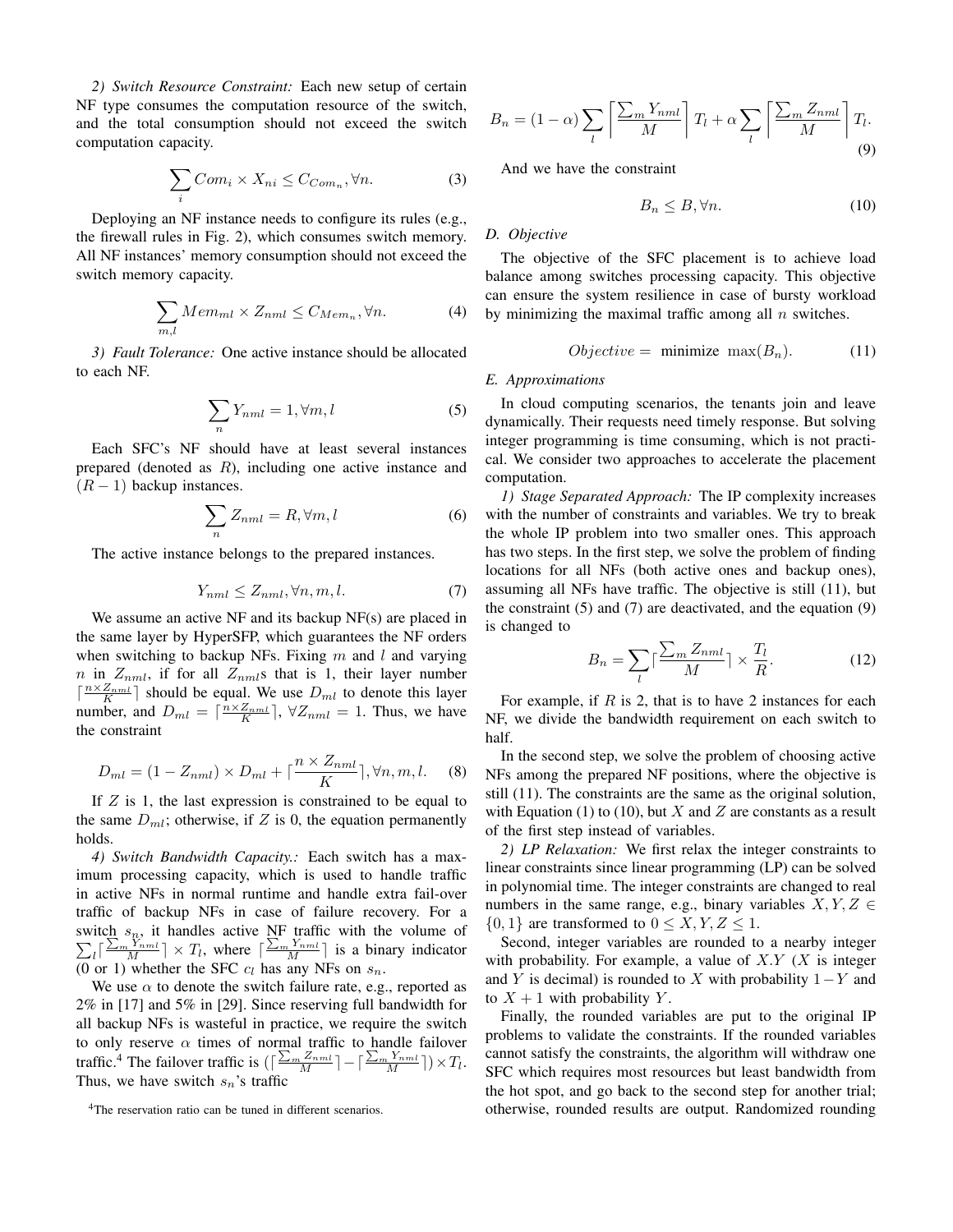

Fig. 3: An Example of Failure Takeover

can guarantee the expected result of each rounding step to be the optimal (i.e.,  $E(\text{Objective with rounded variable})$  = Objective of LP).

# V. DATA PLANE DESIGN

The data plane prepares NFs during boot-up and also migrates traffic when the failure takes place.

## *A. Set Up SFC with Redundancy*

As discussed in §III, setting up an NF during the failover is not a first-class choice due to the time cost in code compilation and rule installation. Thus, HyperSFP prepares both active and backup NFs during boot-up.

While tenants may wait for active NFs, they are set up and provided firstly to tenants. Then the backup NFs are setup asynchronously after active NFs with lazy rule installation.

# *B. Failure Takeover*

When the network controller is notified (e.g., SNMP) of the network failure, e.g., a link/switch failure, it takes actions to redirect the traffic from the compromised NFs to its backup NFs, i.e., switching from Y to  $Z - Y$  in §IV-B.

HyperSFP installs static routing rules for the NF switching. Illustrated in Fig. 3, once a switch failure is reported, the controller would rapidly locate the redundancy of all SFCs in fault switch  $A$  (e.g.,  $SFC$  whose redundant one is  $SFC'$ in switch B). The controller decides on changing the routing table (i.e., insert or delete) in predecessor switch  $C$  to route original traffic from  $A$  to  $B$ . This routine is applied to other neighbors of switch A as well.

# VI. EVALUATION

We conduct experiments to answer the following key questions:

- What throughput can HyperSFP achieve in various SFC provision scenarios? What's the gap between HyperSFP and strict IP solution? (§VI-B)
- Is HyperSFP scalable to complex network topology and large number of SFCs? (§VI-C)
- To what extent can HyperSFP mitigate the traffic interruption after switch/link failures happen? (§??)

## *A. Experiment Setup*

Implementation. We implement HyperSFP SFC placement solver using optimizer Gurobi [31]. We implement HyperSFP routing strategy using OpenFlow APIs [32] and manage the SFC rules via gRPC (i.e., BRI) with the switch. HyperSFP's controller has 892 lines of code in Python, and its SFCs with 377 lines of code in P4.

Testbed Setup. We evaluate HyperSFP's data plane on a testbed consisting of one commodity switch, one programmable switch (32-port Tofino switch, each port with 100Gbps bandwidth), and 2 mid-range servers (4 Intel(R) Xeon(R) Gold 5120T CPU @ 2.20GHz 16 cores, 192RAM with Ubuntu 18.04, 100Gbps Mellanox ConnectX-5 NICs, 22TB disk) that run the sender and the receiver. We use libpcap [33] to generate traffic with traces [34].

Simulation Topology. We also run a simulation for largescale networks according to the settings in [35]. We use two kinds of topology varying in its complexity. We set the switch failure rate  $\alpha$  to be 5%.

- 1) A small topology with moderate number of flows. The topology is 3-tier, consisting of 4 core switches, 4 aggregation switches and 4 access switches. The switches are fully connected to those in the adjacent layer.
- 2) A complex 96-node Fat-Tree topology, including 16 core switches, 40 aggregation switches and 40 access switches. The first and second switches are divided into 10 pods, each with 4 access and 4 aggregation switches.

NFs. We implement several NFs on Tofino Switches, including firewall, load balancer, traffic classifier and router.

SFCs. In the simulation, we randomly generate SFCs of a sequence of diverse NFs and assign memory and computation requirements to them according to existing measurement reports [36], [37]. For the small topology, we generate SFCs with the number ranging from 10 to 100; for the large topology, the number can reach the order of hundreds to thousands. The average volume of the traffic is 10G bps.

Baselines. We compare three variants of HyperSFP. The "HyperSFP" means the approach with linear programming relaxation (§IV-E2); "Separate" means the approach of Hyper-SFP with integer programming in separated stages (§IV-E1); and "IP" means the approach of integer programming without any optimizations.

Metrics. We measure the throughput of the system and the execution time of the algorithm to evaluate HyperSFP's efficiency and scalability. We measure the compromised traffic and failover time during failure recovery to evaluate Hyper-SFP's effectiveness.

## *B. Comparison of HyperSFP Variants*

We run experiments in simulation with the small topology (because some variants cannot finish for the large topology). We tune the number of SFCs and measure the execution time of HyperSFP and two baselines varying in the number of SFCs. As shown in Fig. 4, a combined searching could sharply increase the runtime and reach the runtime limitation (600s) with 40 SFCs. Separate searching does perform much better, which gives us hints that stage-separated optimization does not essentially eliminate the complexity of IP solution. HyperSFP applies linear relaxation to offer new near-optimal solutions, which could decrease the execution time to great extent, all less than 35s.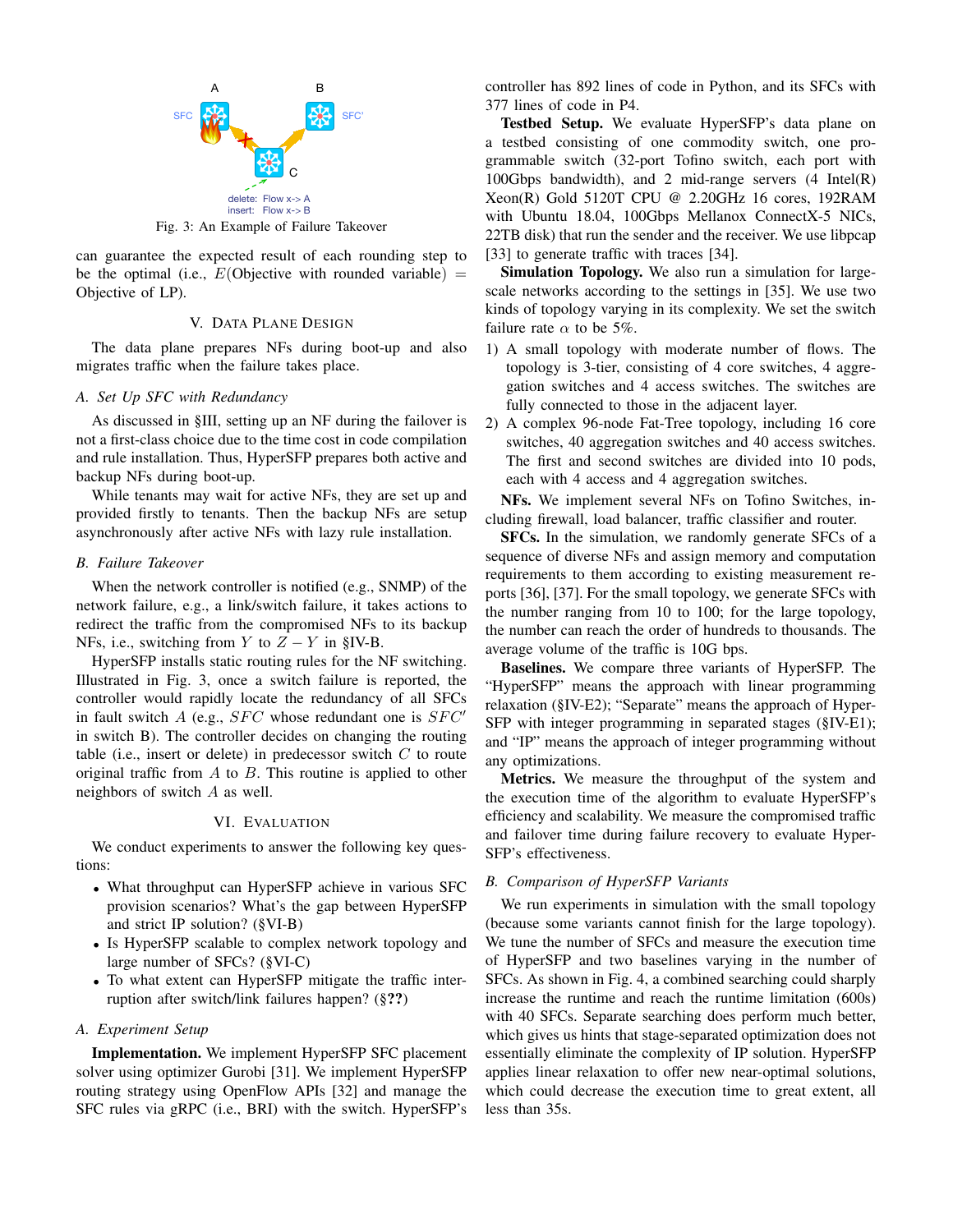



Fig. 4: Execution Time of Hyper-SFP Compared with Baselines

Fig. 5: The Objective Throughput of HyperSFP with Low Bandwidth Capacity

The approximation might raise some concerns on precision loss. Hence, we output the objective value (maximal throughput among all switches) to show the differences. To distinct the 'Separate' method, we conduct two experiments under different bandwidth capacities.

Undergoing low bandwidth capacity of switches, SFCs may contend for the bandwidth resources, which forces 'Separate' to re-run the decision-making process of SFC placement no matter how to choose active/backup. Before the 'Separate' method enters a new iteration, some decision has been made and added to the model, which might affect the overall objective. Thus, as shown in Fig.5, 'Separate' would perform worse under these circumstances; 'IP' has no difference since it takes all these factors into consideration; HyperSFP shows a little increase in the maximal throughput.

With high bandwidth capacity, as shown in Fig.6, 'Separate' can run the whole procedure within one iteration. The throughput is close to the 'IP', which is better than HyperSFP, typically as we increase the number of SFCs.

Despite that HyperSFP shows some throughput gap behind to the optimal solution 'IP', the error is narrowed within 15.1% in the worst case and 11.4% on average, which is acceptable to achieve comparatively balanced workload within feasible execution time.

## *C. Scalability*

To testify the feasibility of scaling HyperSFP to large-scale data center network, we adopt a more complex topology and increase the number of SFCs to more than 1K. As illustrated in Fig. 7, HyperSFP shows that the execution time goes up as the number of SFCs increases and reaches around 240s when 2000 SFCs are provisioned. We omit to show the result of baselines since they have reached the limitations in small scale experiments. Although the number of SFCs is no more than the order of thousands, it can satisfy a moderate cloud network. [36]

# VII. RELATED WORK

P4-Acclerated NFs. Since the IC vendors enable the programmability atop traditional switches [26], [27], some works emerge to utilize the fast switch and offload their functionalities from end-host to in-network. SilkRoad and HULA [10], [38] design fast layer-4 load balancing using programmable data plane. [14], [39] propose heterogeneous gateways to alleviate the burden on servers. [40], [41] provide in-network cache for large-scale storage systems. [42]



Fig. 6: The Objective Throughput Fig. 7: Execution Time of Hyperof HyperSFP with High Band-SFP Varying in the Number of width Capacity SFCs

performs in-network aggregation to accelerate neural network training. [43] enables data aggregation to accelerate data processing applications. HyperSFP is a control plane that can manage these NFs.

Fault-Tolerance in NFV and P4. Fault-tolerance is important issue in large scale system [44]–[49]. Ananta and Maglev [50], [51] are distributed software NFs, which could mitigate the impact of failures. FTMB [52], REINFORCE [53], FTC [54], FTvNF [55] and [56] support chain-level failover to provide fault tolerance in NFV systems. For example, [57] uses checkpoints to recover the states. Some work [58]–[60] proposes NF modularization to improve fault resiliency.

SwiShmem [61] and RedPlane [62] provide state backup mechanisms to prevent NF state from switch failures. They are alternative approaches compared with HyperSFP. HyperSFP uses heterogeneous devices (all switches) instead of switchserver mixed platforms. Many work [63]–[68] propose state management interfaces, but they do not target unplanned downtime. They are complementary to HyperSFP.

SFC Deployment in Programmable Switches. Recent efforts propose offloading SFC to programmable switches. P4SC [69] provides primitives to deploy SFCs in switches, but it lacks the ability to ensure resource efficiency. Dejavu [70] mainly proposes data plane design to enable multi-tenancy in switches, but our work focuses more on control plane design. LightNF [22] carries out analysis on the feasibility of porting NFs to programmable switches and proposes naive approaches to utilize both the hardware and software.

Other works [35], [71]–[79] also alleviate the progress of offloading SFCs to programmable switches but they all lack support for fault tolerance.

#### VIII. CONCLUSION

We built HyperSFP, which can place multiple SFCs in DCN and handle network failures. HyperSFP implements NFs on programmable switches, which provides performance acceleration. HyperSFP builds IP model, stage-separated model, and LP model to place multiple SFCs, and it achieves fault tolerance, load balance, and scalability. HyperSFP's data plane installs NFs according to the control-plane plan and handles failure by rerouting traffic to backup NFs. Our prototype and evaluation shows that HyperSFP achieves good properties of fault tolerance, scalability, load balance, prompt failover, and performance gain when deploying multiple SFCs in DCN.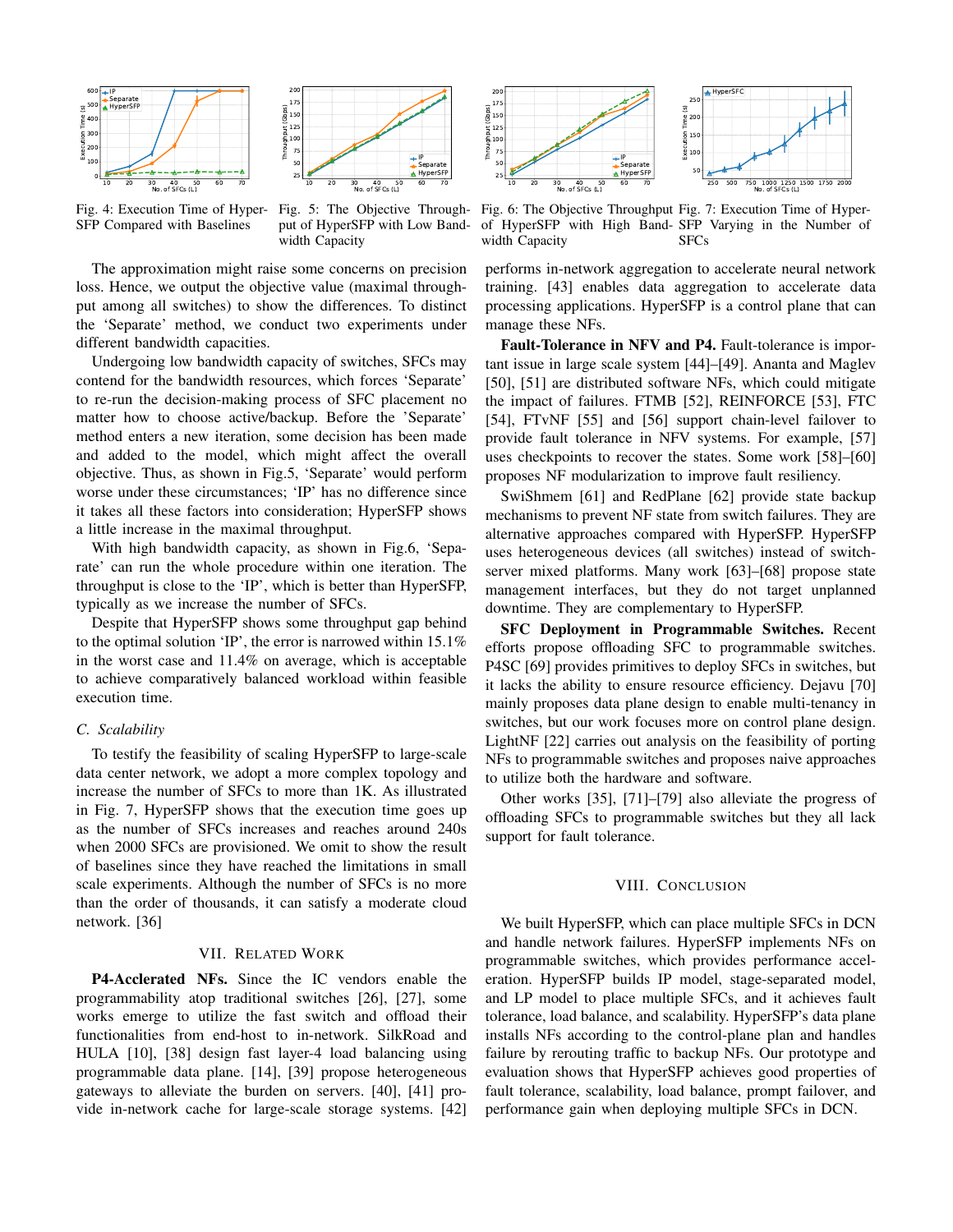#### **REFERENCES**

- [1] W. Zhang, G. Liu, W. Zhang, N. Shah, P. Lopreiato, G. Todeschi, K. K. Ramakrishnan, and T. Wood, "Opennetvm: A platform for high performance network service chains," in *Proceedings of the ACM SIGCOMM Workshop on Hot topics in Middleboxes and Network Function Virtualization, HotMiddlebox@SIGCOMM 2016, Florianopolis, Brazil, August, 2016*, 2016, pp. 26–31. [Online]. Available: http://doi.acm.org/10.1145/2940147.2940155
- [2] C. Sun, J. Bi, Z. Zheng, H. Yu, and H. Hu, "Nfp: Enabling network function parallelism in nfv," in *Proceedings of the Conference of the ACM Special Interest Group on Data Communication*. ACM, 2017, pp. 43–56.
- [3] J. Martins, M. Ahmed, C. Raiciu, V. Olteanu, M. Honda, R. Bifulco, and F. Huici, "Clickos and the art of network function virtualization," in *Proceedings of the 11th USENIX Conference on Networked Systems Design and Implementation*. USENIX Association, 2014, pp. 459–473.
- [4] S. G. Kulkarni, W. Zhang, J. Hwang, S. Rajagopalan, K. Ramakrishnan, T. Wood, M. Arumaithurai, and X. Fu, "Nfvnice: Dynamic backpressure and scheduling for nfv service chains," in *Proceedings of the Conference of the ACM Special Interest Group on Data Communication*. ACM, 2017, pp. 71–84.
- [5] S. Palkar, C. Lan, S. Han, K. Jang, A. Panda, S. Ratnasamy, L. Rizzo, and S. Shenker, "E2: A framework for nfv applications," in *Proceedings of the 25th Symposium on Operating Systems Principles*, ser. SOSP '15. New York, NY, USA: ACM, 2015, pp. 121–136. [Online]. Available: http://doi.acm.org/10.1145/2815400.2815423
- [6] J. Hwang, K. K. Ramakrishnan, and T. Wood, "Netvm: high performance and flexible networking using virtualization on commodity platforms," *IEEE Transactions on Network and Service Management*, vol. 12, no. 1, pp. 34–47, 2015.
- [7] "https://www.alibabacloud.com/blog/the-network-architecture-andnetwork-management-system-behind-this-years-double-11\_595615."
- [8] Facebook. Disaggregate: Networking recap. [Online]. Available: https://engineering.fb.com/2017/01/30/data-centerengineering/disaggregate-networking-recap/
- [9] "https://scholar.harvard.edu/srivatsan-krishnan/publications/acceleratingrecurrent-neural-networks-analytics-servers-comparison."
- [10] R. Miao, H. Zeng, C. Kim, J. Lee, and M. Yu, "Silkroad: Making stateful layer-4 load balancing fast and cheap using switching asics," in *Proceedings of the Conference of the ACM Special Interest Group on Data Communication*, ser. SIGCOMM '17. New York, NY, USA: Association for Computing Machinery, 2017, p. 15–28. [Online]. Available: https://doi.org/10.1145/3098822.3098824
- [11] Y. He, W. Wu, X. Wen, H. Li, and Y. Yang, "Scalable on-switch rate limiters for the cloud," in *IEEE INFOCOM 2021 - IEEE Conference on Computer Communications*, 2021, pp. 1–10.
- [12] R. Datta, S. Choi, A. Chowdhary, and Y. Park, "P4guard: Designing p4 based firewall," in *MILCOM 2018-2018 IEEE Military Communications Conference (MILCOM)*. IEEE, 2018, pp. 1–6.
- [13] F. Hauser, M. Häberle, M. Schmidt, and M. Menth, "P4-ipsec: Siteto-site and host-to-site vpn with ipsec in p4-based sdn," *IEEE Access*, vol. 8, pp. 139 567–139 586, 2020.
- [14] K. Qian, S. Ma, M. Miao, J. Lu, T. Zhang, P. Wang, C. Sun, and F. Ren, "Flexgate: High-performance heterogeneous gateway in data centers," in *Proceedings of the 3rd Asia-Pacific Workshop on Networking 2019*, ser. APNet '19. New York, NY, USA: Association for Computing Machinery, 2019, p. 36–42. [Online]. Available: https://doi.org/10.1145/3343180.3343182
- [15] H. H. Liu, Y. Zhu, J. Padhye, J. Cao, S. Tallapragada, N. P. Lopes, A. Rybalchenko, G. Lu, and L. Yuan, "Crystalnet: Faithfully emulating large production networks," in *Proceedings of the 26th Symposium on Operating Systems Principles*, ser. SOSP '17. New York, NY, USA: Association for Computing Machinery, 2017, p. 599–613. [Online]. Available: https://doi.org/10.1145/3132747.3132759
- [16] J. Meza, T. Xu, K. Veeraraghavan, and O. Mutlu, "A large scale study of data center network reliability," in *Proceedings of the Internet Measurement Conference 2018*, ser. IMC '18. New York, NY, USA: Association for Computing Machinery, 2018, p. 393–407. [Online]. Available: https://doi.org/10.1145/3278532.3278566
- [17] R. Singh, M. Mukhtar, A. Krishna, A. Parkhi, J. Padhye, and D. Maltz, "Surviving switch failures in cloud datacenters," *SIGCOMM Comput. Commun. Rev.*, vol. 51, no. 2, p. 2–9, May 2021. [Online]. Available: https://doi.org/10.1145/3464994.3464996
- [18] No fooling: Microsoft cloud outage takes azure, teams and office 365 offline. [Online]. Available: https://siliconangle.com/2021/04/01/nofoolin-microsoft-cloud-outage-takes-azure-teams-office-365-offline/
- [19] Aws outage report. [Online]. Available: https://aws.amazon.com/message/11201/
- [20] P. Bosshart, D. Daly, G. Gibb, M. Izzard, N. McKeown, J. Rexford, C. Schlesinger, D. Talayco, A. Vahdat, G. Varghese *et al.*, "P4: Programming protocol-independent packet processors," *ACM SIGCOMM Computer Communication Review*, vol. 44, no. 3, pp. 87–95, 2014.
- [21] X. Jin, X. Li, H. Zhang, R. Soulé, J. Lee, N. Foster, C. Kim, and I. Stoica, "Netcache: Balancing key-value stores with fast in-network caching," in *Proceedings of the 26th Symposium on Operating Systems Principles*, ser. SOSP '17. New York, NY, USA: Association for Computing Machinery, 2017, p. 121–136. [Online]. Available: https://doi.org/10.1145/3132747.3132764
- [22] X. Chen, Q. Huang, P. Wang, Z. Meng, H. Liu, Y. Chen, D. Zhang, H. Zhou, B. Zhou, and C. Wu, "Lightnf: Simplifying network function offloading in programmable networks," in *2021 IEEE/ACM 29th International Symposium on Quality of Service (IWQOS)*, 2021, pp. 1–10.
- [23] Akamai cdn hits 72tbps data traffic record. [Online]. Available: https://www.capacitymedia.com/articles/3822904/akamai-cdn-hits-72tbps-data-traffic-record
- [24] The p4 language specification. [Online]. Available: https://p4.org/p4 spec/docs/P4-16-v1.0.0-spec.html
- [25] K. Gao, T. Nojima, and Y. R. Yang, "Trident: Toward a unified sdn programming framework with automatic updates," in *Proceedings of the 2018 Conference of the ACM Special Interest Group on Data Communication*, ser. SIGCOMM '18. New York, NY, USA: Association for Computing Machinery, 2018, p. 386–401. [Online]. Available: https://doi.org/10.1145/3230543.3230562
- [26] L. Jose, L. Yan, G. Varghese, and N. McKeown, "Compiling packet programs to reconfigurable switches," in *12th USENIX Symposium on Networked Systems Design and Implementation (NSDI 15)*. Oakland, CA: USENIX Association, 2015, pp. 103–115. [Online]. Available: https://www.usenix.org/conference/nsdi15/technicalsessions/presentation/jose
- [27] P. Bosshart, G. Gibb, H.-S. Kim, G. Varghese, N. McKeown, M. Izzard, F. Mujica, and M. Horowitz, "Forwarding metamorphosis: Fast programmable match-action processing in hardware for sdn," in *Proceedings of the ACM SIGCOMM 2013 Conference on SIGCOMM*, ser. SIGCOMM '13. New York, NY, USA: Association for Computing Machinery, 2013, p. 99–110. [Online]. Available: https://doi.org/10.1145/2486001.2486011
- [28] S. Jha, A. Patke, J. Brandt, A. Gentile, B. Lim, M. Showerman, G. Bauer, L. Kaplan, Z. Kalbarczyk, W. Kramer, and R. Iyer, "Measuring congestion in high-performance datacenter interconnects," in *17th USENIX Symposium on Networked Systems Design and Implementation (NSDI 20)*. Santa Clara, CA: USENIX Association, Feb. 2020, pp. 37–57. [Online]. Available: https://www.usenix.org/conference/nsdi20/presentation/jha
- [29] P. Gill, N. Jain, and N. Nagappan, "Understanding network failures in data centers: Measurement, analysis, and implications," *SIGCOMM Comput. Commun. Rev.*, vol. 41, no. 4, p. 350–361, Aug. 2011. [Online]. Available: https://doi.org/10.1145/2043164.2018477
- [30] Leveraging stratum and tofino fast refresh for software upgrades. [Online]. Available: https://opennetworking.org/wpcontent/uploads/2018/12/Tofino\_Fast\_Refresh.pdf
- [31] Gurobi. [Online]. Available: https://www.gurobi.com
- [32] [Online]. Available: https://docs.openvswitch.org/en/latest/faq/openflow/
- [33] libpcap. [Online]. Available: https://www.tcpdump.org
- [34] T. Benson, A. Akella, and D. A. Maltz, "Network traffic characteristics of data centers in the wild," in *Proceedings of the 10th ACM SIGCOMM Conference on Internet Measurement*, ser. IMC '10. New York, NY, USA: Association for Computing Machinery, 2010, p. 267–280. [Online]. Available: https://doi.org/10.1145/1879141.1879175
- [35] J. Gao, E. Zhai, H. H. Liu, R. Miao, Y. Zhou, B. Tian, C. Sun, D. Cai, M. Zhang, and M. Yu, "Lyra: A cross-platform language and compiler for data plane programming on heterogeneous asics," in *Proceedings of the Annual Conference of the ACM Special Interest Group on Data Communication on the Applications, Technologies, Architectures, and Protocols for Computer Communication*, ser. SIGCOMM '20. New York, NY, USA: Association for Computing Machinery, 2020, p. 435–450. [Online]. Available: https://doi.org/10.1145/3387514.3405879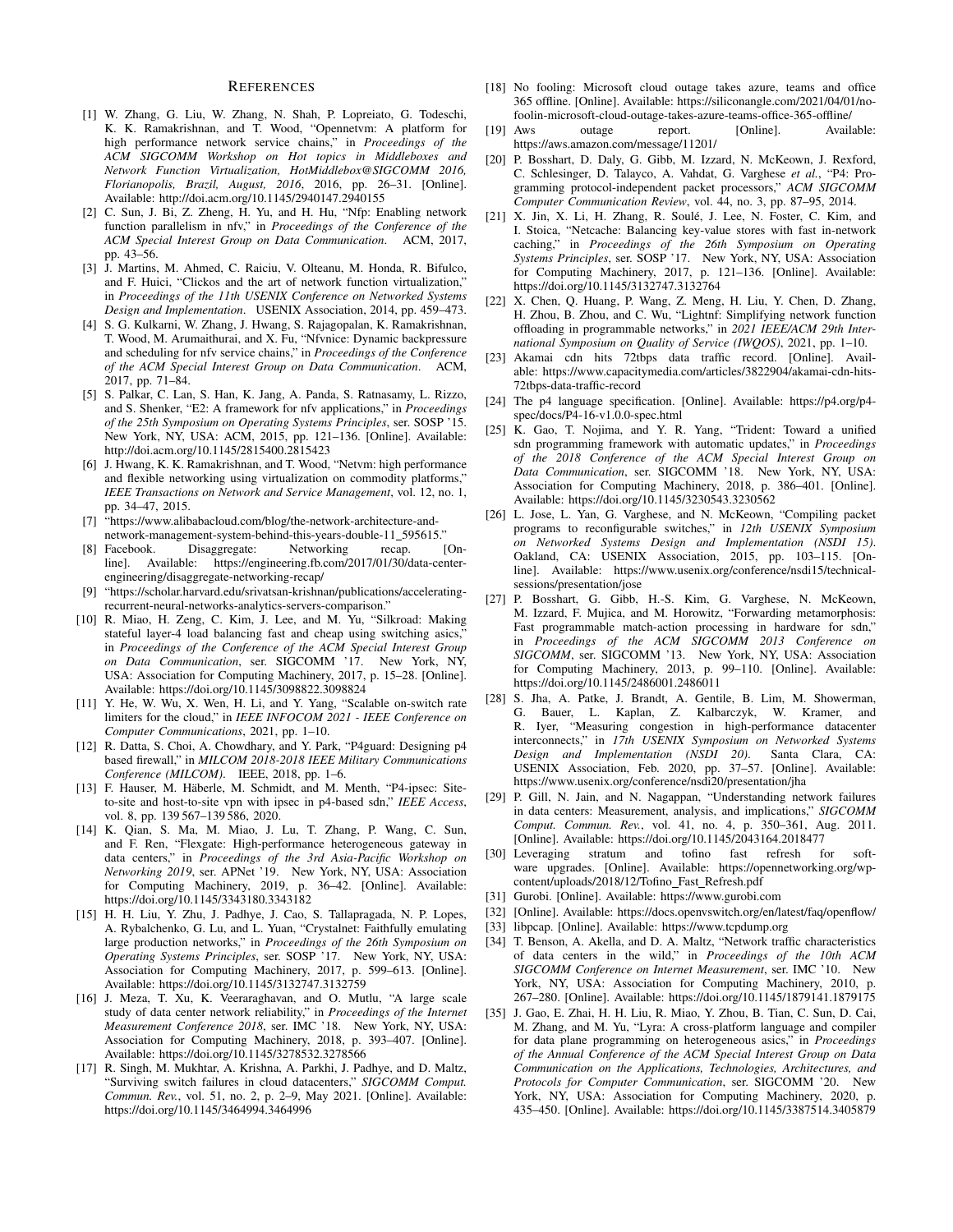- [36] R. Potharaju and N. Jain, "Demystifying the dark side of the middle: A field study of middlebox failures in datacenters," in *Proceedings of the* 2013 Conference on Internet Measurement Conference, ser. IMC New York, NY, USA: Association for Computing Machinery, 2013, p. 9–22. [Online]. Available: https://doi.org/10.1145/2504730.2504737
- [37] C. Prakash, J. Lee, Y. Turner, J.-M. Kang, A. Akella, S. Banerjee, C. Clark, Y. Ma, P. Sharma, and Y. Zhang, "Pga: Using graphs to express and automatically reconcile network policies," in *Proceedings of the 2015 ACM Conference on Special Interest Group on Data Communication*, ser. SIGCOMM '15. New York, NY, USA: Association for Computing Machinery, 2015, p. 29–42. [Online]. Available: https://doi.org/10.1145/2785956.2787506
- [38] N. Katta, M. Hira, C. Kim, A. Sivaraman, and J. Rexford, "Hula: Scalable load balancing using programmable data planes," in *Proceedings of the Symposium on SDN Research*, 2016, pp. 1–12.
- [39] T. Pan, N. Yu, C. Jia, J. Pi, L. Xu, Y. Qiao, Z. Li, K. Liu, J. Lu, J. Lu, E. Song, J. Zhang, T. Huang, and S. Zhu, "Sailfish: Accelerating cloud-scale multi-tenant multi-service gateways with programmable switches," in *Proceedings of the 2021 ACM SIGCOMM 2021 Conference*, ser. SIGCOMM '21. New York, NY, USA: Association for Computing Machinery, 2021, p. 194–206. [Online]. Available: https://doi.org/10.1145/3452296.3472889
- [40] X. Jin, X. Li, H. Zhang, R. Soulé, J. Lee, N. Foster, C. Kim, and I. Stoica, "Netcache: Balancing key-value stores with fast in-network caching," in *Proceedings of the 26th Symposium on Operating Systems Principles*, ser. SOSP '17. New York, NY, USA: Association for Computing Machinery, 2017, p. 121–136. [Online]. Available: https://doi.org/10.1145/3132747.3132764
- [41] Z. Liu, Z. Bai, Z. Liu, X. Li, C. Kim, V. Braverman, X. Jin, and I. Stoica, "Distcache: Provable load balancing for large-scale storage systems with distributed caching," in *17th USENIX Conference on File and Storage Technologies (FAST 19)*. Boston, MA: USENIX Association, Feb. 2019, pp. 143–157. [Online]. Available: https://www.usenix.org/conference/fast19/presentation/liu
- [42] C. Lao, Y. Le, K. Mahajan, Y. Chen, W. Wu, A. Akella, and M. Swift, "ATP: In-network aggregation for multi-tenant learning," in *18th USENIX Symposium on Networked Systems Design and Implementation (NSDI 21)*. USENIX Association, Apr. 2021, pp. 741–761. [Online]. Available: https://www.usenix.org/conference/nsdi21/presentation/lao
- [43] L. Mai, L. Rupprecht, A. Alim, P. Costa, M. Migliavacca, P. Pietzuch, and A. L. Wolf, "Netagg: Using middleboxes for application-specific on-path aggregation in data centres," in *Proceedings of the 10th ACM International on Conference on Emerging Networking Experiments and Technologies*, ser. CoNEXT '14. New York, NY, USA: Association for Computing Machinery, 2014, p. 249–262. [Online]. Available: https://doi.org/10.1145/2674005.2674996
- [44] B. Yang, Z. Xu, W. K. Chai, W. Liang, D. Tuncer, A. Galis, and G. Pavlou, "Algorithms for fault-tolerant placement of stateful virtualized network functions," in *2018 IEEE International Conference on Communications (ICC)*, 2018, pp. 1–7.
- [45] A. Katsarakis, Y. Ma, Z. Tan, A. Bainbridge, M. Balkwill, A. Dragojevic, B. Grot, B. Radunovic, and Y. Zhang, "Zeus: Locality-aware distributed transactions," in *Proceedings of the Sixteenth European Conference on Computer Systems*, ser. EuroSys '21. New York, NY, USA: Association for Computing Machinery, 2021, p. 145–161. [Online]. Available: https://doi.org/10.1145/3447786.3456234
- [46] Y. Harchol, A. Mushtaq, V. Fang, J. McCauley, A. Panda, and S. Shenker, "Making edge-computing resilient," in *Proceedings of the 11th ACM Symposium on Cloud Computing*, ser. SoCC '20. New York, NY, USA: Association for Computing Machinery, 2020, p. 253–266. [Online]. Available: https://doi.org/10.1145/3419111.3421278
- [47] N. Katta, H. Zhang, M. Freedman, and J. Rexford, "Ravana: Controller fault-tolerance in software-defined networking," in *Proceedings of the 1st ACM SIGCOMM Symposium on Software Defined Networking Research*, ser. SOSR '15. New York, NY, USA: Association for Computing Machinery, 2015. [Online]. Available: https://doi.org/10.1145/2774993.2774996
- [48] Y. Yu, C. Qian, W. Wu, and Y. Zhang, "Netcp: Consistent, noninterruptive and efficient checkpointing and rollback of sdn," in *2018 IEEE/ACM 26th International Symposium on Quality of Service (IWQoS)*, 2018, pp. 1–10.
- [49] H. Zhu, Z. Bai, J. Li, E. Michael, D. R. K. Ports, I. Stoica, and X. Jin, "Harmonia: Near-linear scalability for replicated storage with in-network

conflict detection," *Proc. VLDB Endow.*, vol. 13, no. 3, p. 376–389, Nov. 2019. [Online]. Available: https://doi.org/10.14778/3368289.3368301

- [50] D. E. Eisenbud, C. Yi, C. Contavalli, C. Smith, R. Kononov, E. Mann-Hielscher, A. Cilingiroglu, B. Cheyney, W. Shang, and J. D. Hosein, "Maglev: A fast and reliable software network load balancer," in *13th* {*USENIX*} *Symposium on Networked Systems Design and Implementation (*{*NSDI*} *16)*, 2016, pp. 523–535.
- [51] P. Patel, D. Bansal, L. Yuan, A. Murthy, A. Greenberg, D. A. Maltz, R. Kern, H. Kumar, M. Zikos, H. Wu, C. Kim, and N. Karri, "Ananta: Cloud scale load balancing," in *Proceedings of the ACM SIGCOMM 2013 Conference on SIGCOMM*, ser. SIGCOMM '13. New York, NY, USA: Association for Computing Machinery, 2013, p. 207–218. [Online]. Available: https://doi.org/10.1145/2486001.2486026
- [52] J. Sherry, P. X. Gao, S. Basu, A. Panda, A. Krishnamurthy, C. Maciocco, M. Manesh, J. a. Martins, S. Ratnasamy, L. Rizzo, and S. Shenker, "Rollback-recovery for middleboxes," *SIGCOMM Comput. Commun. Rev.*, vol. 45, no. 4, p. 227–240, Aug. 2015. [Online]. Available: https://doi.org/10.1145/2829988.2787501
- [53] S. G. Kulkarni, G. Liu, K. K. Ramakrishnan, M. Arumaithurai, T. Wood, and X. Fu, "Reinforce: Achieving efficient failure resiliency for network function virtualization-based services," *IEEE/ACM Transactions on Networking*, vol. 28, no. 2, pp. 695–708, 2020.
- [54] M. Ghaznavi, E. Jalalpour, B. Wong, R. Boutaba, and A. J. Mashtizadeh, "Fault tolerant service function chaining," in *Proceedings of the Annual Conference of the ACM Special Interest Group on Data Communication on the Applications, Technologies, Architectures, and Protocols for Computer Communication*, ser. SIGCOMM '20. New York, NY, USA: Association for Computing Machinery, 2020, p. 198–210. [Online]. Available: https://doi.org/10.1145/3387514.3405863
- [55] Y. Harchol, D. Hay, and T. Orenstein, "Ftvnf: Fault tolerant virtual network functions," in *Proceedings of the 2018 Symposium on Architectures for Networking and Communications Systems*, ser. ANCS '18. New York, NY, USA: Association for Computing Machinery, 2018, p. 141–147. [Online]. Available: https://doi.org/10.1145/3230718.3230731
- [56] N. Gray, C. Lorenz, A. Müssig, S. Gebert, T. Zinner, and P. Tran-Gia, "A priori state synchronization for fast failover of stateful firewall vnfs," in *2017 International Conference on Networked Systems (NetSys)*, 2017, pp. 1–6.
- [57] S. Rajagopalan, D. Williams, and H. Jamjoom, "Pico replication: A high availability framework for middleboxes," in *Proceedings of the 4th Annual Symposium on Cloud Computing*, ser. SOCC '13. New York, NY, USA: Association for Computing Machinery, 2013. [Online]. Available: https://doi.org/10.1145/2523616.2523635
- [58] A. Bremler-Barr, Y. Harchol, and D. Hay, "Openbox: A softwaredefined framework for developing, deploying, and managing network functions," in *Proceedings of the 2016 ACM SIGCOMM Conference*, ser. SIGCOMM '16. New York, NY, USA: Association for Computing Machinery, 2016, p. 511–524. [Online]. Available: https://doi.org/10.1145/2934872.2934875
- [59] S. R. Chowdhury, Anthony, H. Bian, T. Bai, and R. Boutaba, "A disaggregated packet processing architecture for network function virtualization," *IEEE Journal on Selected Areas in Communications*, vol. 38, no. 6, pp. 1075–1088, 2020.
- [60] Y. Jiang, Y. Cui, W. Wu, Z. Xu, J. Gu, K. K. Ramakrishnan, Y. He, and X. Qian, "Speedybox: Low-latency nfv service chains with cross-nf runtime consolidation," in *2019 IEEE 39th International Conference on Distributed Computing Systems (ICDCS)*, 2019, pp. 68–79.
- [61] L. Zeno, D. R. K. Ports, J. Nelson, and M. Silberstein, "Swishmem: Distributed shared state abstractions for programmable switches," in *Proceedings of the 19th ACM Workshop on Hot Topics in Networks*, ser. HotNets '20. New York, NY, USA: Association for Computing Machinery, 2020, p. 160–167. [Online]. Available: https://doi.org/10.1145/3422604.3425946
- [62] D. Kim, J. Nelson, D. R. K. Ports, V. Sekar, and S. Seshan, "Redplane: Enabling fault-tolerant stateful in-switch applications," in *Proceedings of the 2021 ACM SIGCOMM 2021 Conference*, ser. SIGCOMM '21. New York, NY, USA: Association for Computing Machinery, 2021, p. 223–244. [Online]. Available: https://doi.org/10.1145/3452296.3472905
- [63] A. Gember-Jacobson, R. Viswanathan, C. Prakash, R. Grandl, J. Khalid, S. Das, and A. Akella, "Opennf: Enabling innovation in network function control," in *Proceedings of the 2014 ACM Conference on SIGCOMM*, ser. SIGCOMM '14. New York, NY, USA: Association